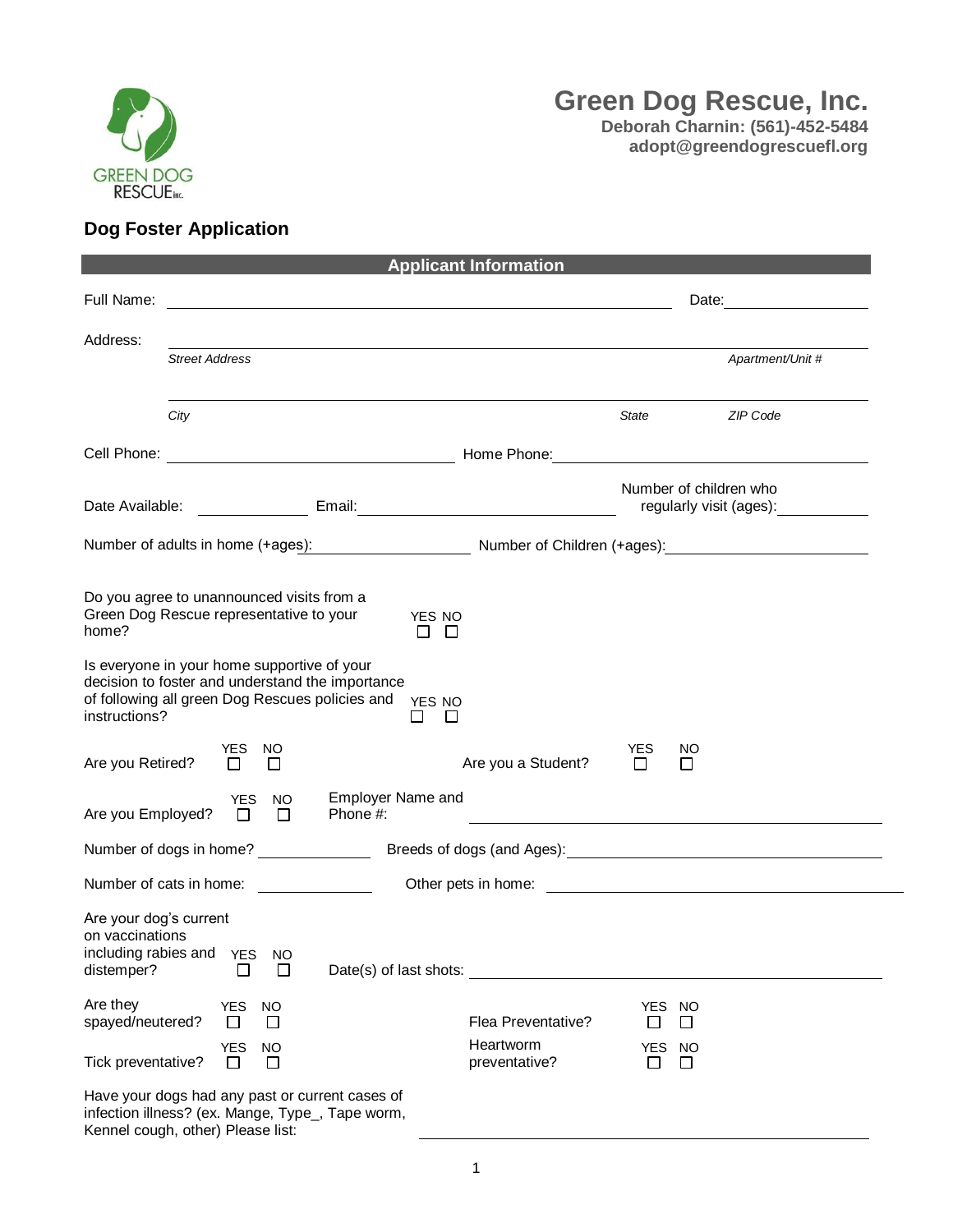| How many hours a day<br>will the dog be left alone?                                                                                                      | Where will they be<br>kept?                                                                                                                                                                                                          |
|----------------------------------------------------------------------------------------------------------------------------------------------------------|--------------------------------------------------------------------------------------------------------------------------------------------------------------------------------------------------------------------------------------|
| Do you need a YES NO<br>If not, Name of Vet                                                                                                              |                                                                                                                                                                                                                                      |
| Veterinarian referral? $\square$<br>and Clinic:<br>$\Box$                                                                                                |                                                                                                                                                                                                                                      |
| Vet's                                                                                                                                                    |                                                                                                                                                                                                                                      |
| <b>YES</b><br>NO.<br>May we contact your vet as a reference?<br>$\Box$<br>□                                                                              |                                                                                                                                                                                                                                      |
| RENT<br><b>OWN</b><br>Do you rent or own your home?<br>$\perp$<br>$\perp$                                                                                |                                                                                                                                                                                                                                      |
| Type of residence (ex. Single family,<br>Condo, Apartment, Mobile home):                                                                                 | <u>and the state of the state of the state of the state of the state of the state of the state of the state of the state of the state of the state of the state of the state of the state of the state of the state of the state</u> |
| Landlord's Name (if rent):                                                                                                                               | <b>Manual Landlord's Phone #: Manual Landlord's Phone #: Manual Landlord's Phone #: Manual Landlord's Phone #: Manual Landlord's Phone #: Manual Landlord's Phone #: Manual Landlord's Phone #:</b> $\frac{1}{2}$                    |
| Does lease allow pets and/or additional pets?<br>(show or email proof):                                                                                  |                                                                                                                                                                                                                                      |
| Have you ever been or are<br>currently involved with another<br>YES NO<br>rescue group or humane org?                                                    |                                                                                                                                                                                                                                      |
| Have you or anyone in your home ever been YES NO<br>convicted of an animal related offence?<br>$\Box$<br>$\Box$                                          |                                                                                                                                                                                                                                      |
|                                                                                                                                                          |                                                                                                                                                                                                                                      |
|                                                                                                                                                          | <b>Fostering</b>                                                                                                                                                                                                                     |
| Do you need a crate?<br>If yes, What size?                                                                                                               | How long can you foster? (2 weeks, 1<br>month, until adopted, as needed):                                                                                                                                                            |
| What kind of experience do you have caring for dogs<br>including training, giving meds, socializing, bottle feeding,<br>etc.?                            |                                                                                                                                                                                                                                      |
| Do you have a room or area in<br>which your foster(s) can be<br><b>YES</b><br><b>NO</b><br>with other pets?<br>separated from other pets?<br>□<br>$\Box$ | Will they routinely remain isolated or be mixed                                                                                                                                                                                      |
| How many dog(s) can<br>Puppies?<br>you foster at one time?                                                                                               | Gender preference?<br>MALE<br><b>FEMALE</b><br>(Select Both if not)<br>Weight limit:<br>$\perp$<br>ΙI                                                                                                                                |
| List any restrictions or<br>issues you feel you could<br>not handle:                                                                                     |                                                                                                                                                                                                                                      |
| List if you can foster a senior dog,<br>puppy, special needs dogs, one<br>requiring medical treatment (no cost<br>to you), or one with behavior issues:  |                                                                                                                                                                                                                                      |